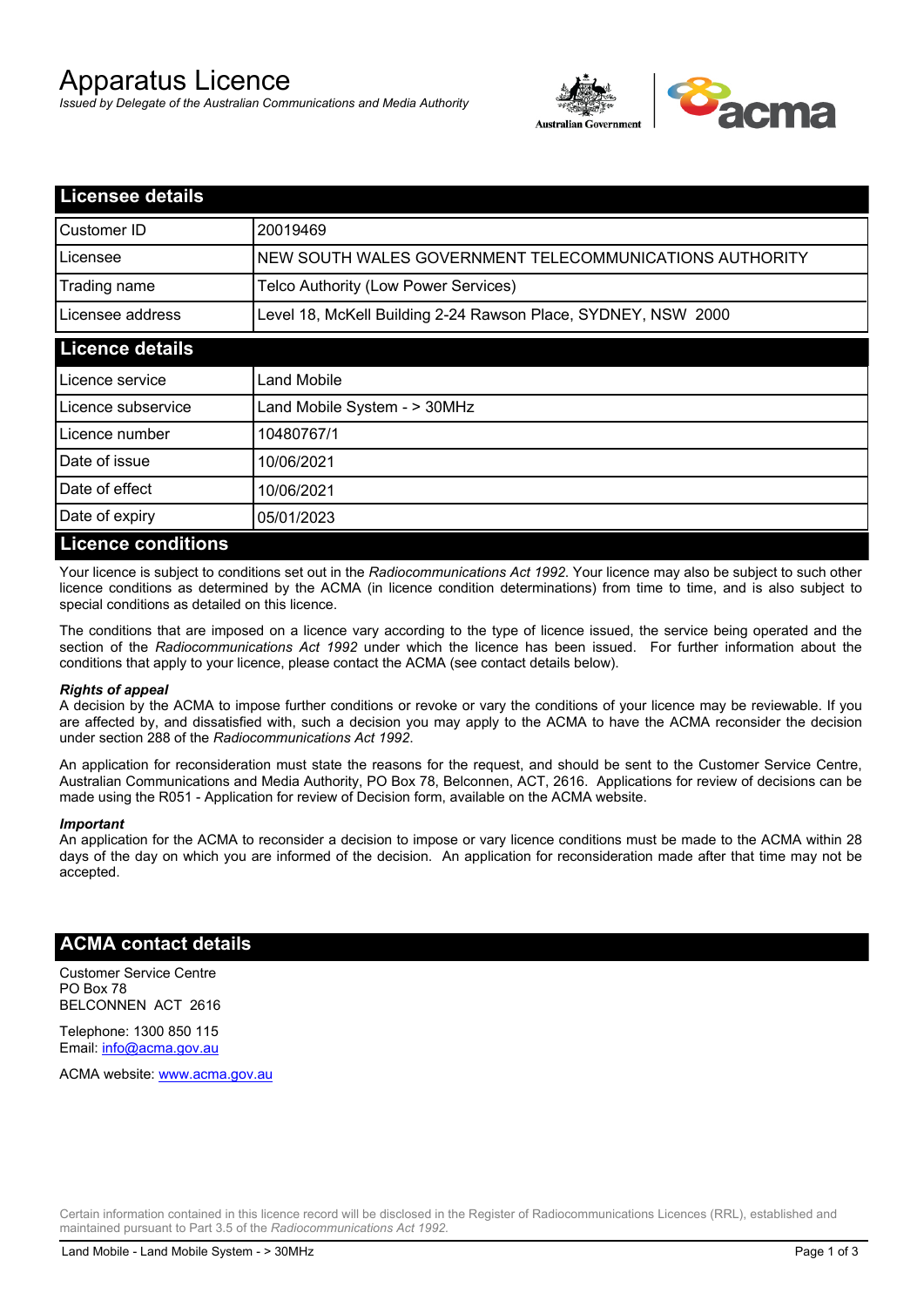## **Advisory Notes applying to licence no.: 10480767/1**

Conditions applicable to the operation of Land Mobile System station(s) authorised under this licence can be found in the Radiocommunications Licence Conditions (Apparatus Licence) Determination and the Radiocommunications Licence Conditions (Land Mobile Licence) Determination. Copies of these determinations are available from the ACMA and from the ACMA home page (www.acma.gov.au).